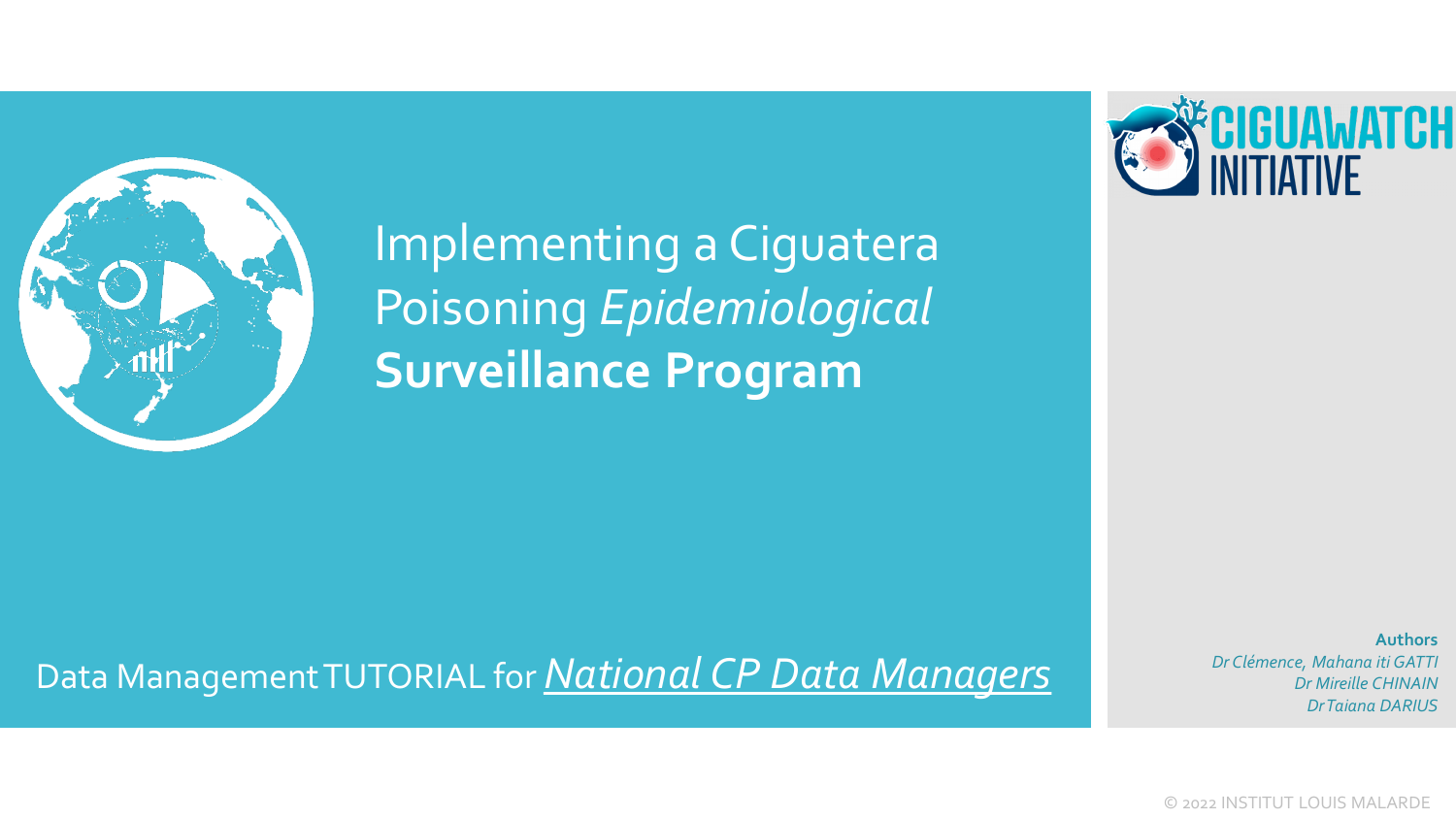**1. Ciguawatch NDM account creation**

> oNational CP data managers, once identified, must contact us to obtain their access codes to the administration of the ciguawatch dashboard.

oBeforehand, the NDM must first transmit an official document justifying their nomination by the competent authorities of their country to manage CP epidemiological data.

Contact us at **[contact.ciguawatch@ilm.pf](mailto:contact.ciguawatch@ilm.pf)**to obtain login information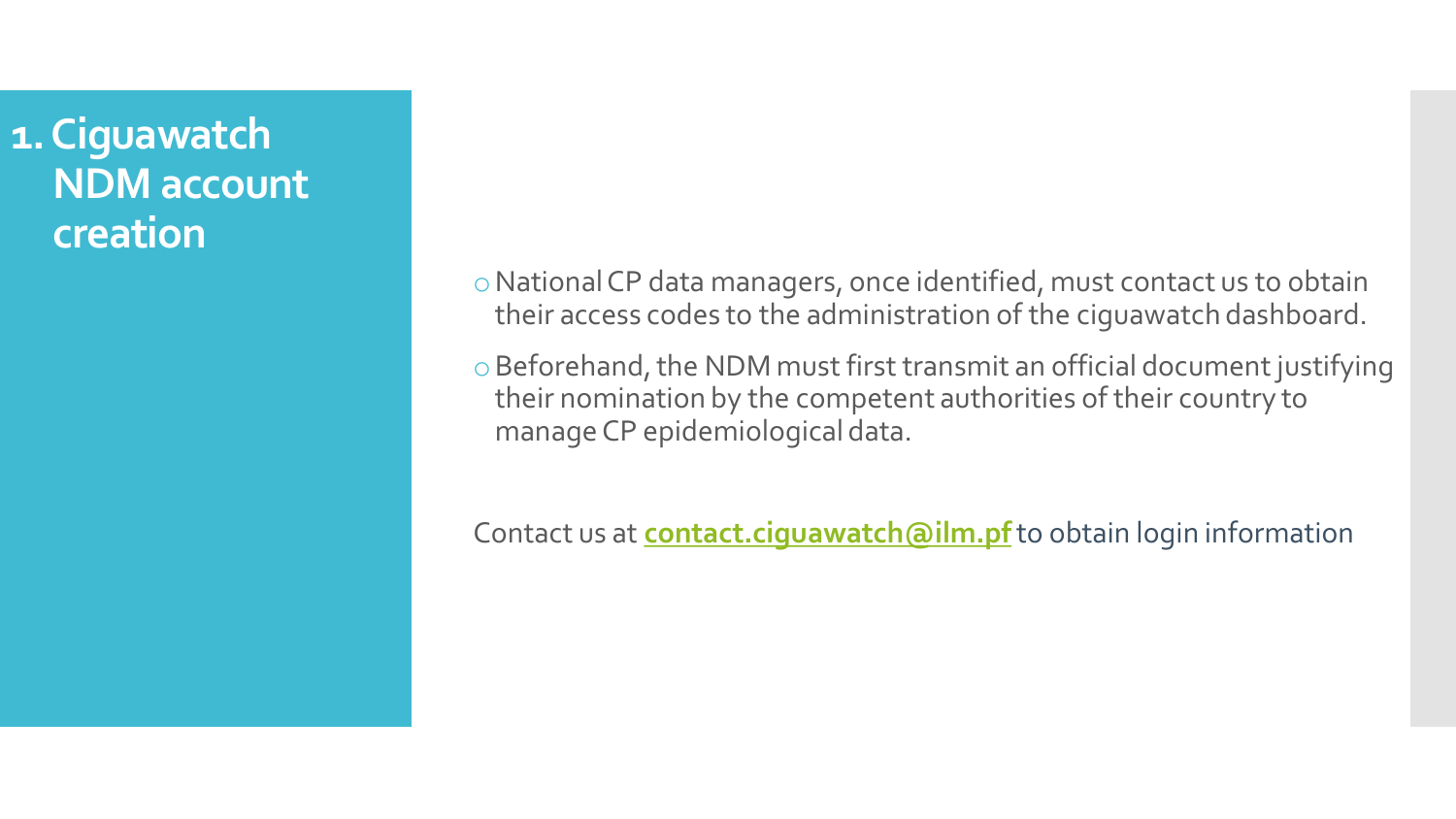### **2. Access to the Dashboard**

Once the NDM has obtained his/her access codes, he/she must go to the connection module of the [ciguawatch](ciguawatch.ilm.pf) platform, placed at the bottom of the home page.

By clicking on "*CW members access*", the NDM will be redirected to the login module from where he/she can log in.



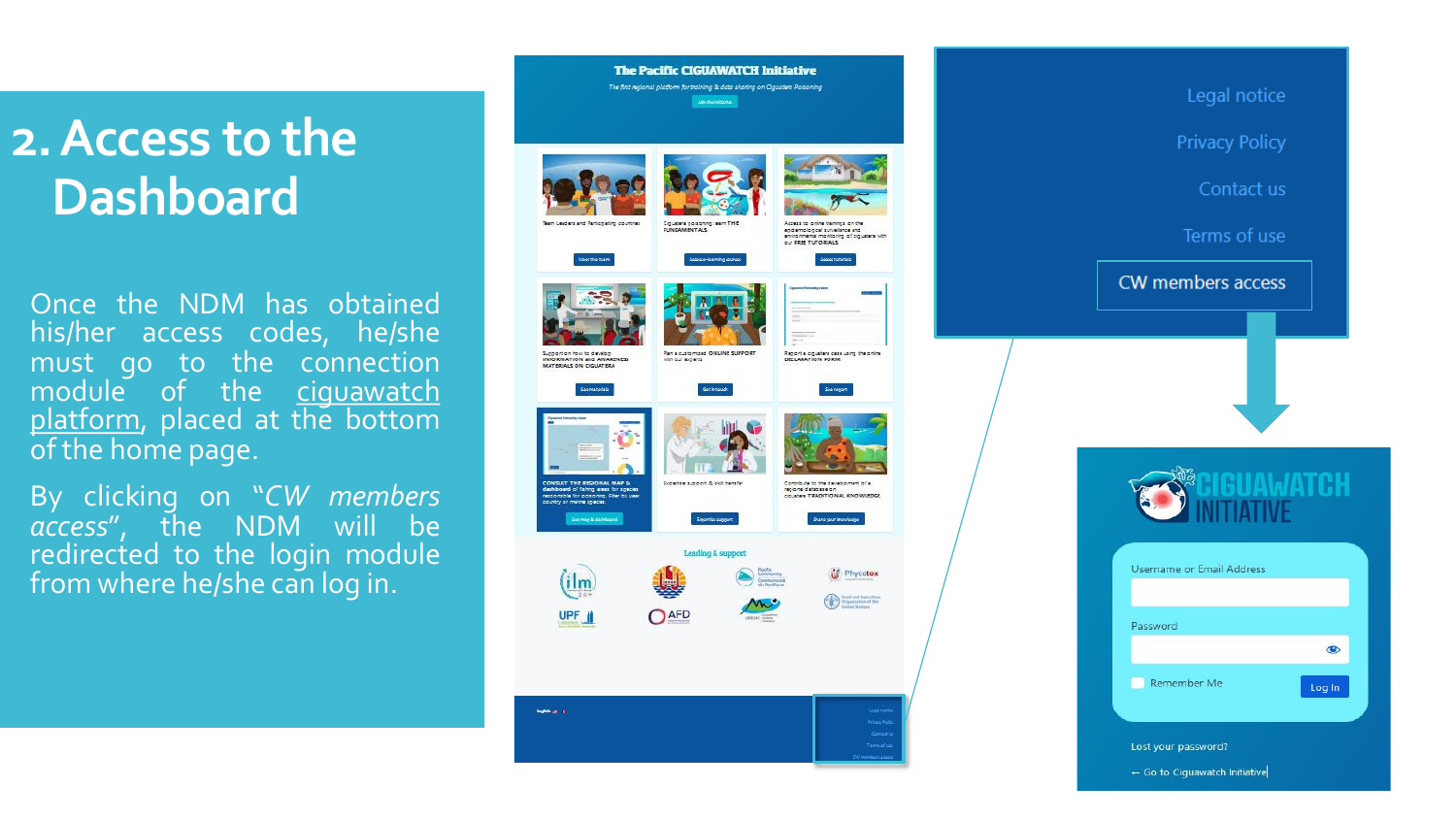## **2. Access to the Dashboard**





### The Pacific CIGUAWATCH Initiative

The first regional platform for training & data sharing on Ciguatera Poisoning

Join the initiative



o Once connected, the NDM 's name appears on the top of the page.

#### **IMPORTANT**

Always click on **Exit** to end the work session, especially when using a public computer.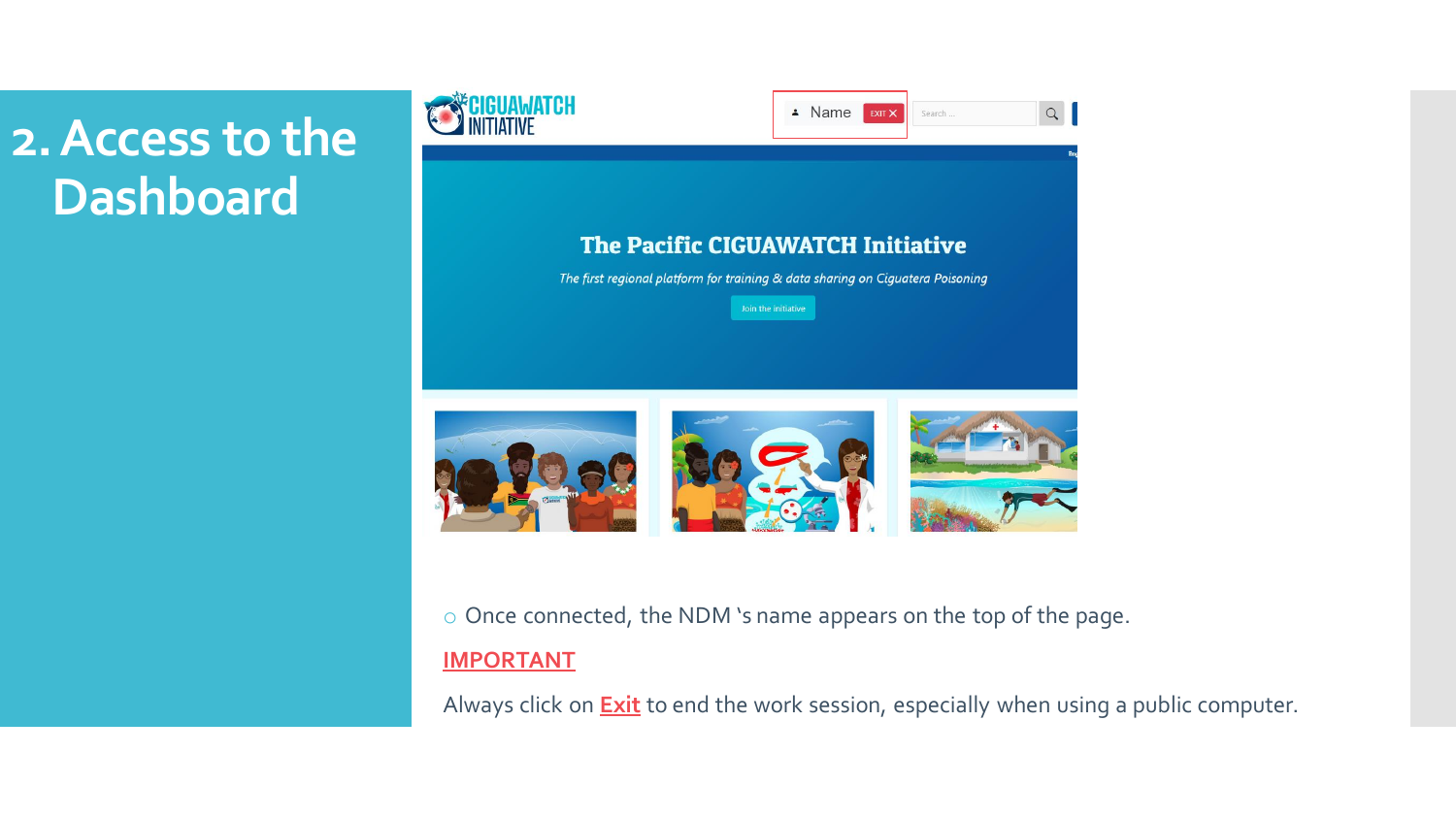## **2. Access to the Dashboard**



1. In the Menu, click on "Ciguatera cases tracking map and declaration system" tag

2. Then click on "**Admin**"

3. The list of individual reports appears, identified by their "id" and "date of creation"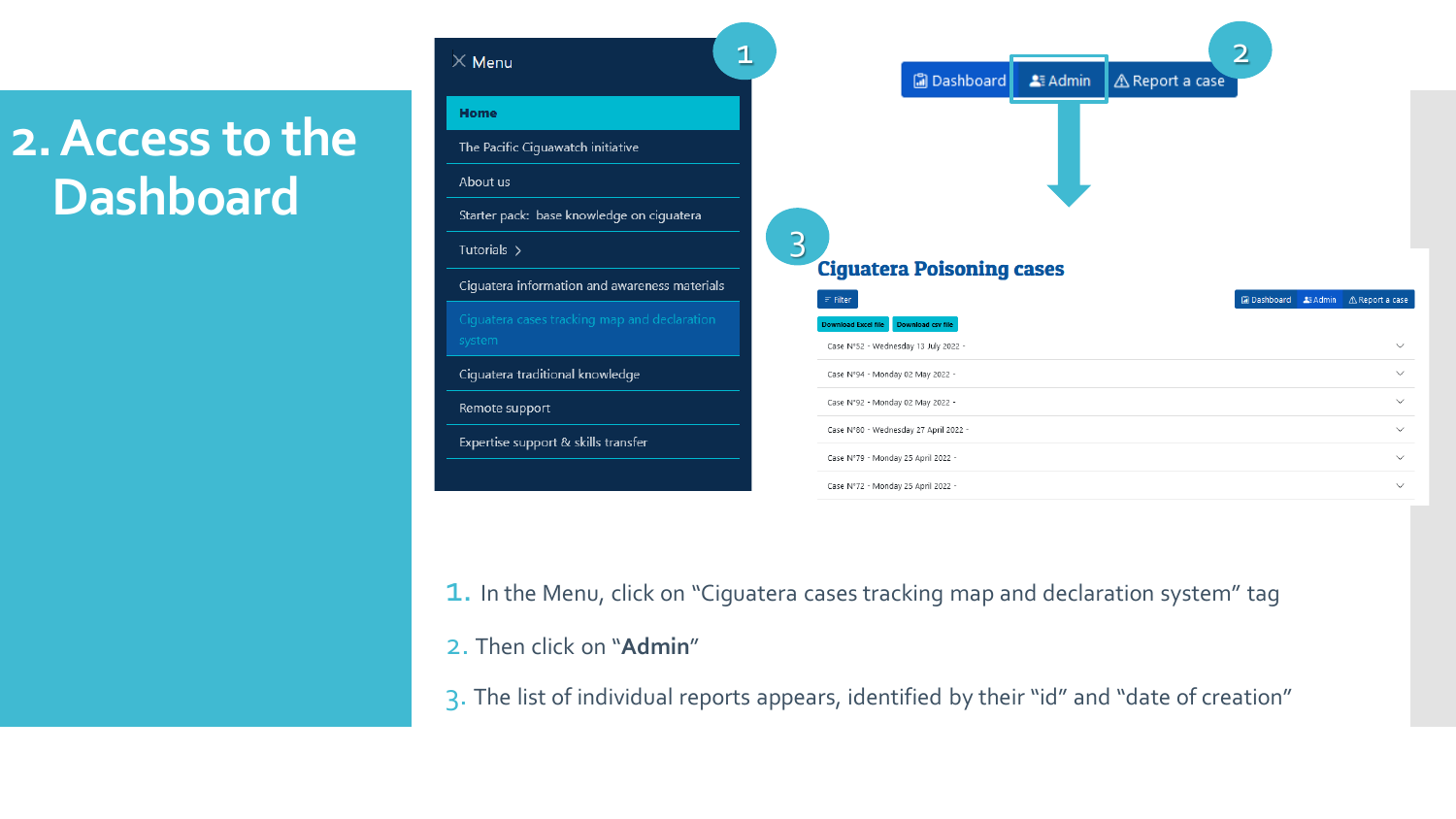# **3. Modify a report**

1 Personal information 8 intoxication context

52

| <b>Ciguatera Poisoning cases</b>                       |                              |                 |  |  |  |
|--------------------------------------------------------|------------------------------|-----------------|--|--|--|
| $=$ Filter                                             | <b>Dashboard</b><br>25 Admin | △ Report a case |  |  |  |
| <b>Download csv file</b><br><b>Download Excel file</b> |                              |                 |  |  |  |
| Case Nº52 - Wednesday 13 July 2022 -                   |                              | $\checkmark$    |  |  |  |
| Case Nº94 - Monday 02 May 2022 -                       |                              | $\checkmark$    |  |  |  |
| Case Nº92 - Monday 02 May 2022 -                       |                              | $\checkmark$    |  |  |  |
| Case Nº80 - Wednesday 27 April 2022 -                  |                              | $\checkmark$    |  |  |  |
| Case Nº79 - Monday 25 April 2022 -                     |                              | $\checkmark$    |  |  |  |
| Case Nº72 - Monday 25 April 2022 -                     |                              | $\checkmark$    |  |  |  |

2

Select the report that needs to be corrected or completed

| You have now access to all information that can be modified or      |  |
|---------------------------------------------------------------------|--|
| $\mathbf v$ completed by directly write in the corresponding field. |  |

|                            | Test                           |                     |
|----------------------------|--------------------------------|---------------------|
| Your e-mail                | test@test.test                 |                     |
|                            | Intoxicated person information |                     |
| The intoxicated person is: |                                | $\check{~}$         |
| Gender                     |                                | $\checkmark$        |
| 42<br>Age                  |                                | $\hat{\mathcal{C}}$ |
|                            | Previous Ciguatera poisonings  |                     |
| $\rightarrow$ Next         |                                |                     |
|                            |                                |                     |
|                            |                                |                     |
|                            |                                |                     |

| $\leftarrow$ Return |                                   |  |  |
|---------------------|-----------------------------------|--|--|
|                     | <b>5. Additional observations</b> |  |  |
| Other observations  |                                   |  |  |
| test                |                                   |  |  |
| $0/255$ max         |                                   |  |  |
| $L$ PDF<br>Confirm  |                                   |  |  |
|                     |                                   |  |  |

**If you wish to delete a report from the database stored on the platform server, please contact us indicating the "id" and the "date of creation" of the report.**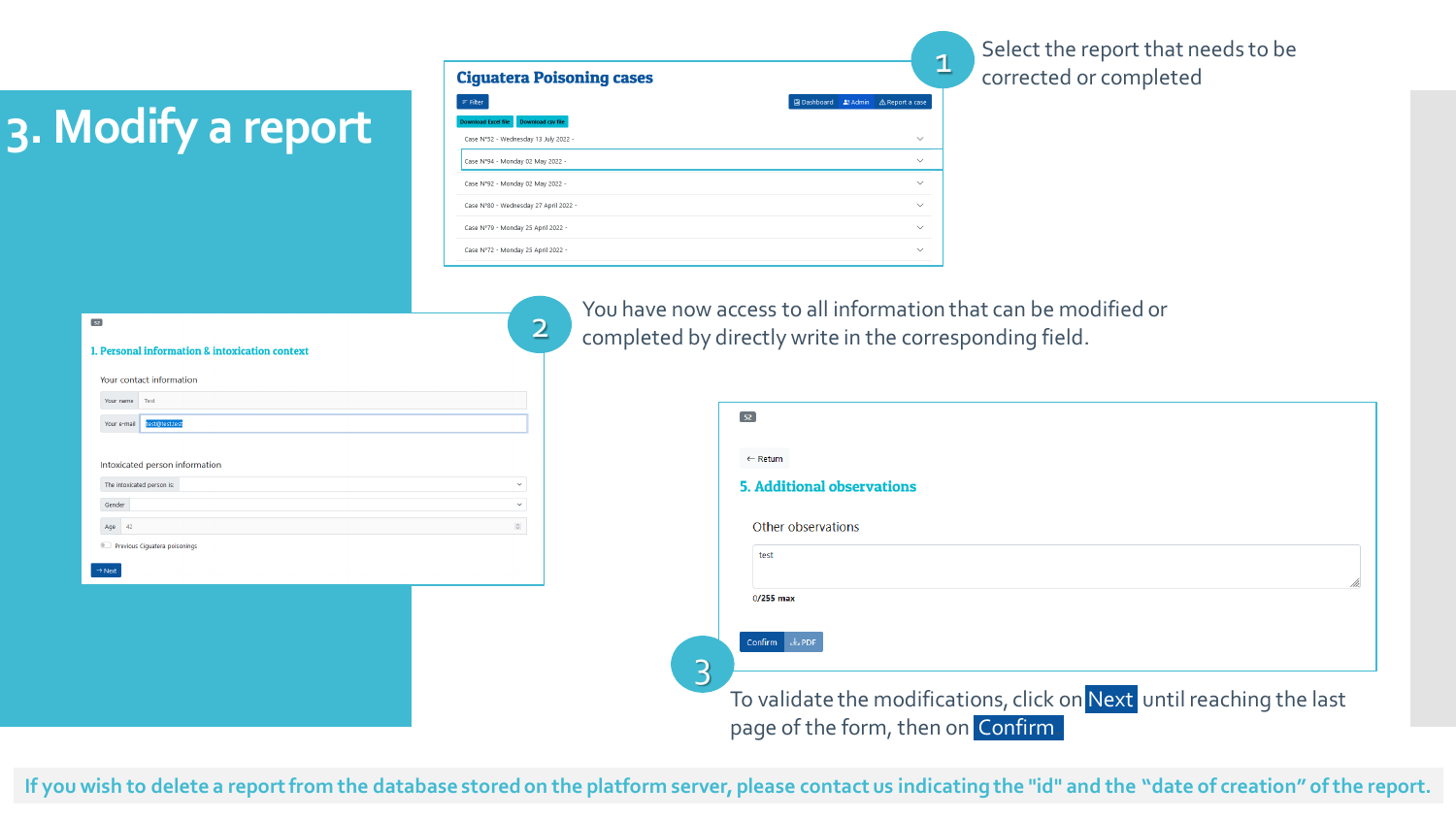**4. Download the full DB for local data processing**

### **Ciguatera Poisoning cases**

| $=$ Filter                                      | <b>圖 Dashboard 全</b> Admin | △ Report a case |
|-------------------------------------------------|----------------------------|-----------------|
| <b>Download Excel file</b><br>Download csv file |                            |                 |
| Case Nº52 - Wednesday 13 July 2022 -            |                            | $\checkmark$    |
| Case Nº94 - Monday 02 May 2022 -                |                            | $\checkmark$    |
| Case Nº92 - Monday 02 May 2022 -                |                            | $\checkmark$    |
| Case Nº80 - Wednesday 27 April 2022 -           |                            | $\checkmark$    |
| Case Nº79 - Monday 25 April 2022 -              |                            | $\checkmark$    |
| Case Nº72 - Monday 25 April 2022 -              |                            | $\checkmark$    |

1. To obtain the full database, containing row data, click on



- 2. the database download process will start automatically
- 3. then, process to the statistical analyzes you want according to your objectives.

If needed, an explanatory document of the Excel table composition is available on request.